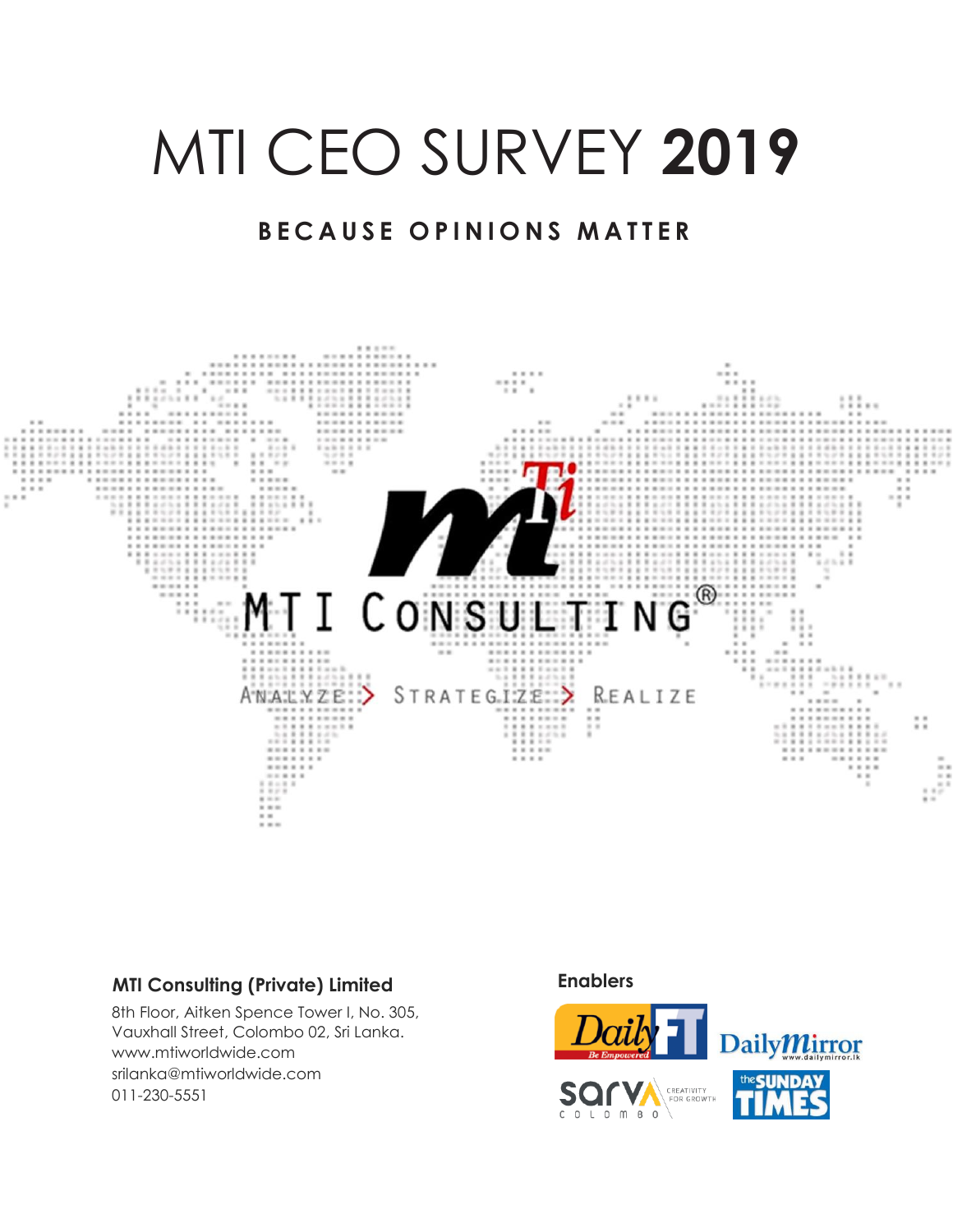# **MTI's Business Review of 2018 & Outlook for 2019**

For the 8th consecutive year, MTI Consulting (via their Corporate Finance practice), in partnership with Daily FT, Daily Mirror and Sunday Times, has concluded the MTI CEO Business Outlook Study, collectively outlining the Sri Lankan business community's perception for the state of business in 2019.

Supplemented by MTI's experience as a thought leadership-oriented organization, the annual survey collated and analyzed the perceptions of over 100 Sri Lankan business leaders with regard to their business' past and expected performance, their predictions regarding the state of the local and global economy in 2019, and the main challenges that they believe Sri Lanka and Sri Lankan companies will face in 2019.

The results of the survey, including its supplementary analysis, will assist organizations in streamlining their strategic decision-making for 2019, effectively enabling them to gear their operations in accordance with the economic sentiments of their peers.



# **2018 businesses performance below expectations**

**Figure 1 - How did your business perform in the previous year?**

Since the inception of CEO Survey in 2012, a record high of 75% of the surveyed CEOs conclude that their businesses have performed below expectations in 2018.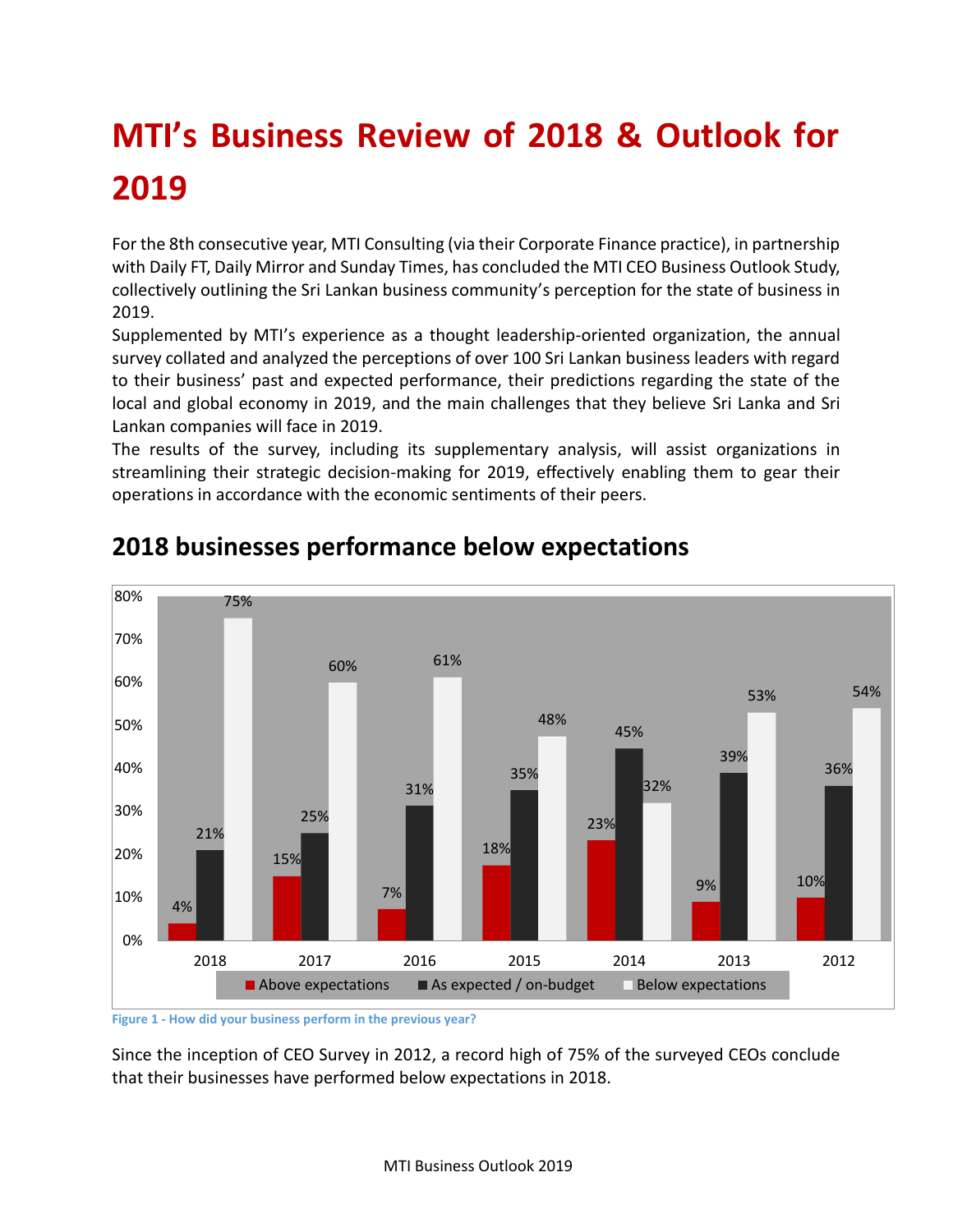In contrast, only 4% of the chief executives felt that their businesses performed above expectations, indicating a drop in the positive sentiment from 15% to 4% in 2018. This is the lowest surveyed total for above expectations since 2012.

# **Macroeconomic Performance**

To supplement the CEO perceptions in 2018, MTI analyzed the key macroeconomic indicators of Sri Lanka for 2018.

| <b>Indicator</b><br>(at constant<br>prices) | Period    | (LKR<br>2017<br>million) | 2018<br>(LKR<br>million) | Change |
|---------------------------------------------|-----------|--------------------------|--------------------------|--------|
| <b>GDP</b>                                  | Jan - Sep | 6,701,067                | 6,922,993                | 3.3%   |
| Agriculture                                 | Jan - Sep | 461,014                  | 480,947                  | 4.3%   |
| Industry                                    | Jan - Sep | 1,871,028                | 1,904,084                | 1.8%   |
| Services                                    | Jan - Sep | 3,884,046                | 4,054,790                | 4.4%   |

### **Real sector performance in 2018**

The agriculture sector grew by 4.3% during the first 9 months of 2018 as a result of favorable weather conditions in most districts leading to a moderate harvest and a positive turnaround in the sectoral contribution to the GDP. The industry sector expanded only by 1.8% owing to a decline in construction by 4.7%. Services sector recorded the highest contribution to GDP with an impressive growth of 4.4% compared to 4.2% during the first 3 quarters of 2017. The top 3 service sector contributors were telecommunication, financial and insurance service activities recording a contribution of 14.8%, 12.4% and 8.3% respectively.

GDP for Q3 of 2018 slowed to 2.9% YOY per Department of Census and Statistics estimates. This is the weakest performance recorded for a third quarter and lower in comparison to 3.6% achieved in Q2 and 3.4% in Q1 of 2018. When comparing the GDP of Sri Lanka with that of its region – South Asia, the country is one of the poorest performers for the year! South Asia is dominated by Bangladesh with a GDP of 7.9% and India following close behind with an economic growth of 7.3%.

| <b>Indicator</b> | <b>Period</b> | (US\$<br>2017<br>million) | (US\$<br>2018<br>million) | Change  |
|------------------|---------------|---------------------------|---------------------------|---------|
| Exports          | Jan-Oct       | 9,400                     | 9,877                     | 5.07%   |
| Agricultural     | Jan-Oct       | 2,323                     | 2,175                     | (6.39%) |

#### **External Sector Performance in 2018**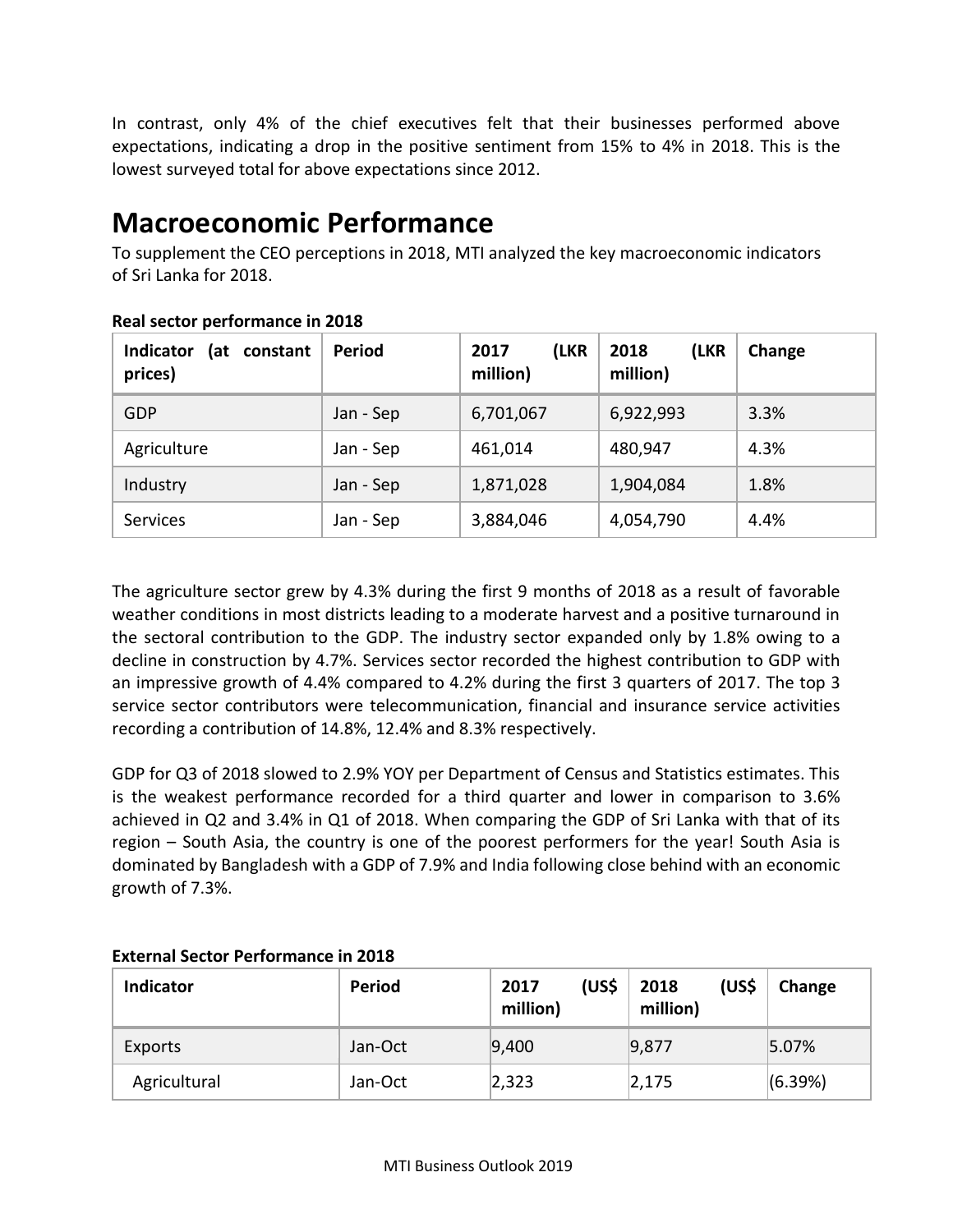| Industrial                       | Jan-Oct | 7,032    | 7,657    | $ 8.89\%$ |
|----------------------------------|---------|----------|----------|-----------|
| <b>Imports</b>                   | Jan-Oct | 16,991   | 18,734   | 10.26%    |
| Trade Balance                    | Jan-Oct | (7, 591) | (8, 857) | 16.68%    |
| <b>Foreign Currency Reserves</b> | Jan-Oct | 7,959    | 6, 157   | (22.63%)  |

The trade deficit widened during the first ten months of 2018 as a result of the expansion in import expenditure by 10.26% which outpaced the 5.07% growth in exports. Tourism was the key performer of the external sector up until the 3rd quarter. However the industry took a hit during the political instability that occurred during the last quarter of 2018

Sri Lanka's foreign reserves stood at USD 6.2 billion as at October 2018, a decline of 22.6% on the back of CBSL interventions made to manage liquidity in the market, in addition to the foreign debt repayments made during the year.

| <b>Indicator</b>           | <b>Period</b>              | 2017<br>(LKR Billion) | 2018<br>(LKR Billion) | Change<br>(LKR Billion) |
|----------------------------|----------------------------|-----------------------|-----------------------|-------------------------|
| <b>Budget Deficit</b>      | $Jan - Sep$                | (586.9)               | (602.7)               | 15.8                    |
| <b>Total Govt. Revenue</b> | $Jan - Sep$                | 1,328.1               | 1,416.8               | 88.7                    |
| Tax Revenue                | $Jan - Sep$                | 1,240.0               | 1,278.2               | 38.2                    |
| Non-Tax Revenue            | $Jan - Sep$                | 88.2                  | 138.7                 | 50.5                    |
| Total Govt.<br>Expenditure | $Jan - Sep$                | 1,890                 | 2,019.5               | 129.5                   |
| Government Debt            | As at 30 <sup>th</sup> Sep | 10,313                | 11,271                | 958                     |

#### **Fiscal Sector Performance in 2018**

The first nine months of 2018, saw the budget deficit narrow down to 3.5% of the estimated GDP, surpassing the Central Bank target as expected through the Government's fiscal consolidation efforts. However, due to flood and drought relief, the budget deficit is expected to stand at 5.3% of GDP for the year 2018 per CBSL estimates.

Policy measures such as the introduction of the new Inland Revenue Act is expected to simplify tax structures and increase direct tax revenue. The fuel pricing formula was also introduced during the year in a move to reduce the budget deficit.

However spending pressure brought in with the end of the IMF programme and the likely increase in government spending for early elections during the latter part of the year can further hamper fiscal consolidation in 2019.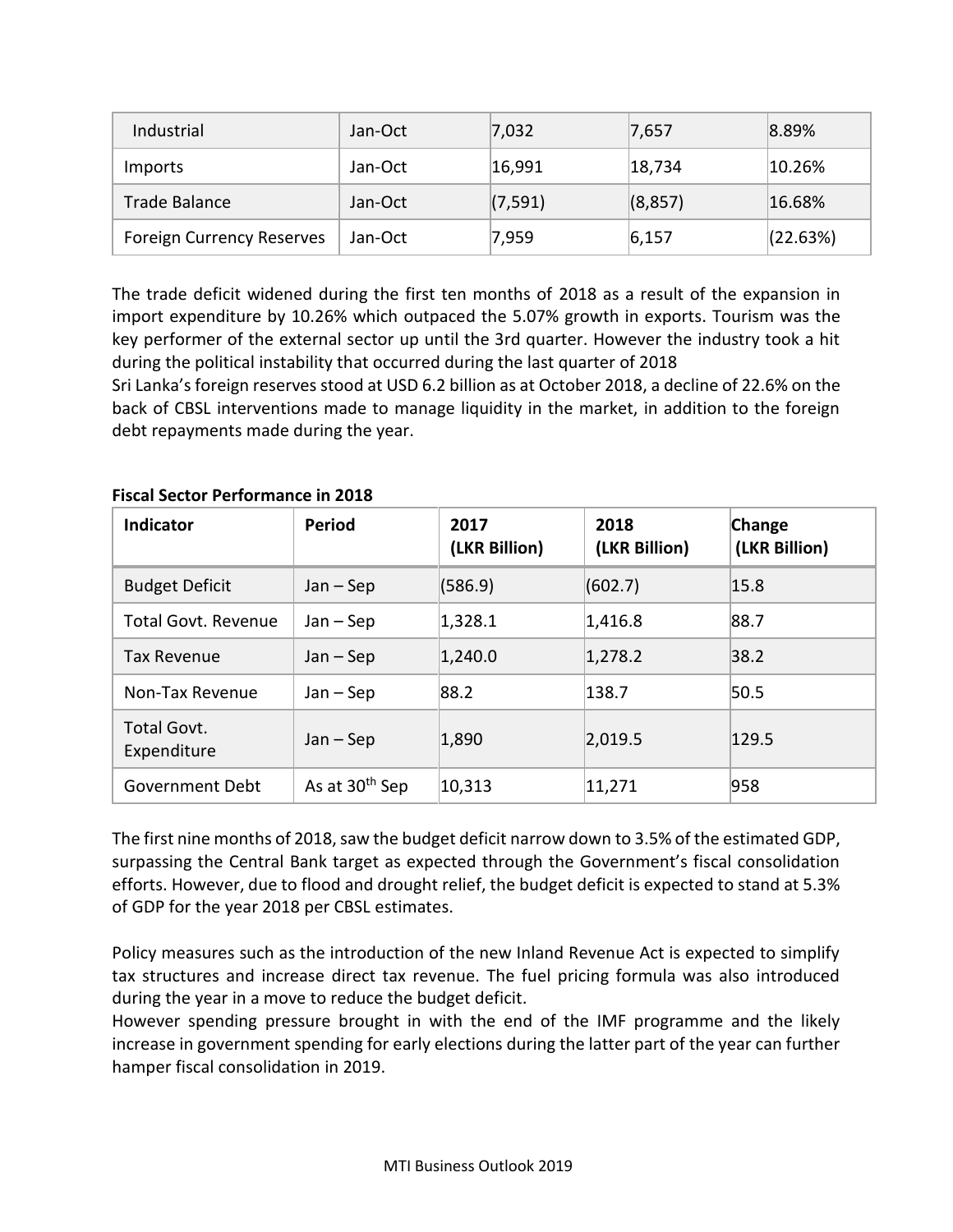Amidst mounting pressure, the CBSL has taken several measures to raise funds to meet \$5.9 billion in debt repayments in 2019, of which \$2.6 billion needs to be met in Q1 of 2019.

### **Monetary Sector Performance in 2018**

In Q1 of 2018, pressure on balance of payments was generated as CBSL cut key policy rates and actively printed new money in April as a measure to manage market liquidity.

Headline inflation, as measured by the National Consumer Price Index (NCPI) and the Colombo Consumer Price Index (CCPI), remained in low single digit levels in 2018 on the back of a slowdown in food inflation and low money supply.

In November 2018, the Central Bank raised policy rates and reduced the Statutory Reserve Ratio from 7.5% to 6.0%, resulting in approx. LKR 90 billion of rupee liquidity in the banking system. Despite this move, liquidity shortages still remained as expressed by the Central Bank. Despite the increased cost of funds and tight liquidity in the market, domestic credit as at 30th

November 2018 grew 22% YoY. Credit to the private sector grew 16.2% YoY in the same period compared to the 15.4% in 2017, on the back of the private sector expediting its activities in anticipation of the Central Bank and Government curbing excessive import growth.

The IMF suspended its 3 year USD 1.5 billion Extended Fund Facility which was due to end in June 2019, as the Central Bank failed to meet foreign reserve targets in addition to the political crisis that arose in October 2018. However program discussions are expected to resume in February 2019.

# **How have the major industries performed?**

- **Banking** Assets of the banking sector stood at LKR 11.3 trillion as at the end of the Q3 in 2018, reflecting a 5.6% increase from the Q1 of 2018. Tier 1 capital ratio stood at 12.4% while total capital ratio stood at 15.7% in the same period while the sector posted a profit after tax of LKR 95.8 billion for Q3 of 2018. The year saw banks migrating from LKAS 39 to SLFRS 9 which requires higher provisioning compared to its predecessor. In August 2018, Fitch maintained a negative outlook on the sector owing to slower growth in credit and profitability, in addition to higher bad loan provisioning on the back of slower economic growth and a reduction in disposable income.
- **Tourism**  According to the Sri Lanka Tourist Development Authority, tourist arrivals reached 2.3 million in 2018, recording a growth 10.3% YoY but shortly missing the target of 2.5 million anticipated by the industry. December saw the highest number of arrivals for the year reaching 253,169 despite the political crisis in October which saw several countries issue travel warnings against Sri Lanka. India, China, United Kingdom and Germany were the top source markets for the local industry during the year. Tourism earnings grew 10.6% YoY from January to October reaching USD 3.5 billion. Many promotional campaigns were launched during the year worldwide, which saw magazines in the likes of Lonely Planet rank Sri Lanka as the No. 1 destination to travel.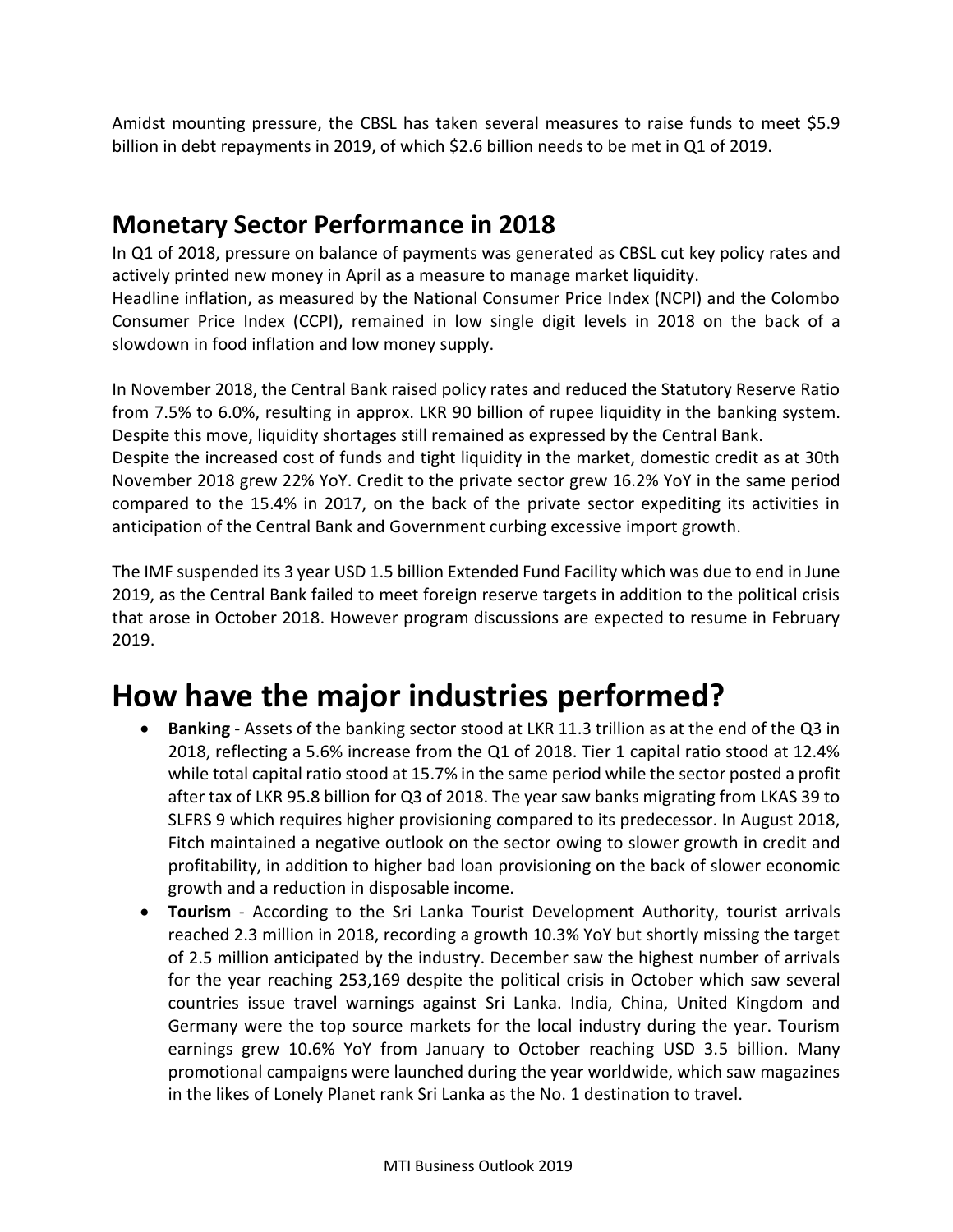- **Tea** The year commenced with a USD 1.6 billion export target for 2018. Tea exports stood at LKR 172.6 billion in the period January to September 2018, a slight contraction from LKR 173.5 billion recorded in the same period in 2017. Meanwhile, from January to September 2018, Tea production declined 4.7% to 222.15 M/Kg YoY compared to the same period in 2017. Tea exports to Japan were adversely affected following a ban on glyphosate by the Government that resulted in higher than permitted MCPA levels in exports to the country. In December 2018, members of the Ceylon Worker's Congress engaged in strike demanding a 100% hike in basic wages. The strike which lasted for a period of more than 1 month is estimated to have cost the industry over LKR 2 billion in losses according to the Planters' Association of Ceylon.
- **Construction** Q1 of 2018 witnessed a 4.9% YoY drop in construction activities on the back of weaker FDI flows into the country. Moreover the Ceylon Institute of Builders pointed out that 40% of the construction projects in Sri Lanka were carried out by Chinese firms which has prompted the body to push for the mandatory need for foreign companies to have a local partner as part of regulation. GDP from construction in Sri Lanka stood at LKR 1.6 billion in Q3 of 2018 reflecting approx. a 6.7% YoY increase compared to the same period in 2017.
- **Apparel** According to the Sri Lanka Apparel Exporters Association Apparel, exports grew 4.4% YoY to USD 4.1 billion during the period January to October 2018. In this background, exports to the US increased 4.5% to USD 1.9 billion in the same period while EU exports stood at USD 1.7 billion reflecting a 4.2% growth. This year also saw local apparel exporters reducing their exposure to major US client L Brands, owner of lingerie brand Victoria Secret's, which has been facing declining consumer interests since 2016.

# **Stock Market Performance in 2018**

The Colombo Stock Index declined approx. 5.0% to 6052 points at the end of 2018 with turnover reported at LKR 289 million, less than half of the year's daily average of LKR 834 million. This was a reversal from the positive 2.3% recorded by the index in 2017.

Net foreign inflows were negative at LKR 28 billion, reversing the positive trend of inflows that was witnessed in 2016 and 2017. The decline in net foreign outflows was mainly attributable to political uncertainty and outflow of investments in emerging markets in light of the Fed's monetary policy tightening. Notably, more than 62% of the net foreign outflows recorded in 2018 was in Q4 of 2018 following the constitutional deadlock that occurred in the country, recording LKR 14 billion of net foreign outflow in the nine weeks post 26th of October.

In 2018, the Colombo Stock Exchange and the Securities and Exchange Commission of Sri Lanka launched a new SME Board in a move to increase listings and empower SMEs.

# **World in 2018**

2018 started with a positive outlook in the face of the rapid growth in trade which hovered above 5% in 2017. However, by November 2018, trade as measured through Industrial production, World trade volumes and Manufacturing Purchasing Managers' Index (PMI) stood at growth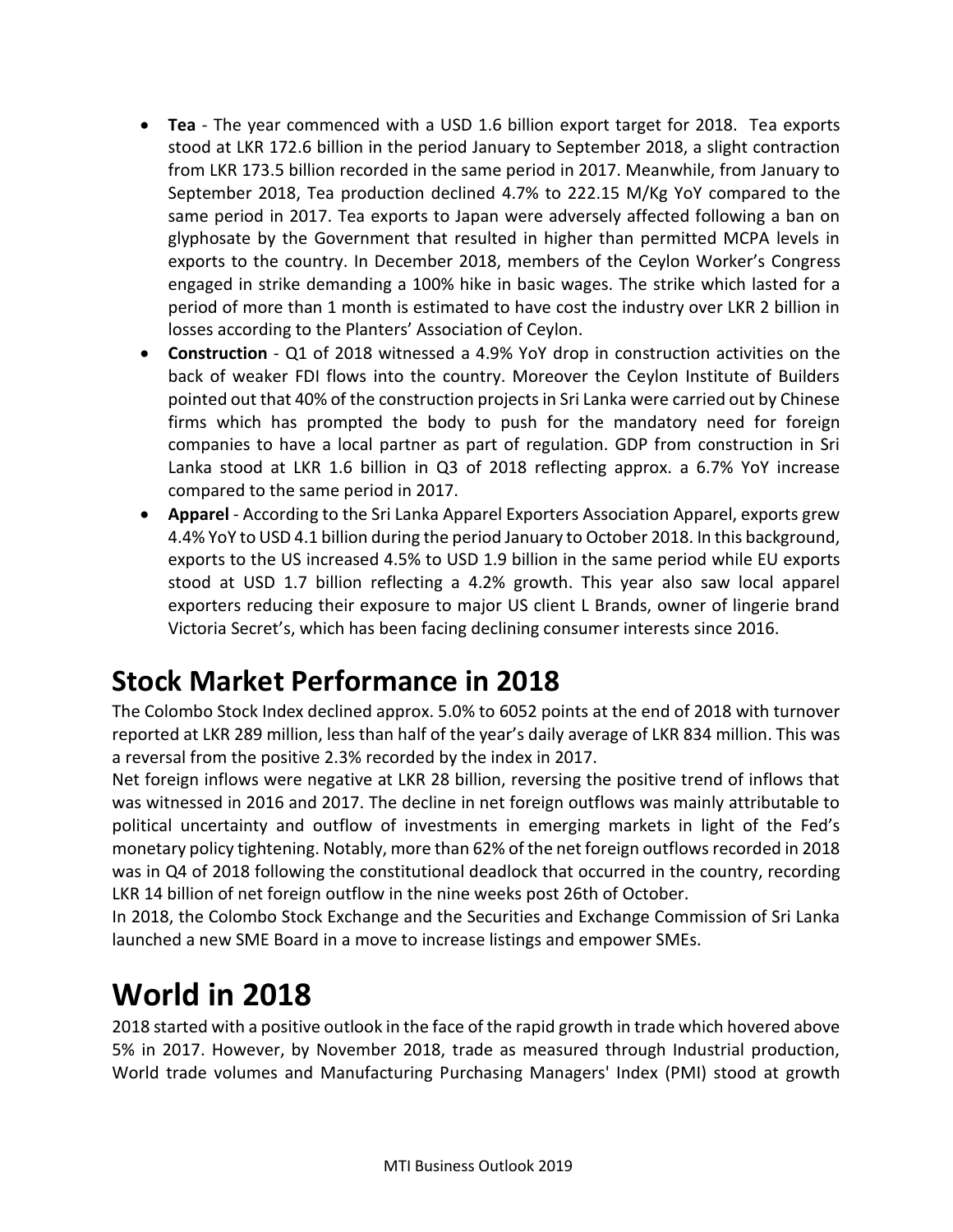levels below 4% as reported by the IMF. International trade was mainly affected by trade tensions, notably between the United States and China.

The United States witnessed steadfast growth in 2018, especially in the second quarter as tax cuts by the Trump Administration fueled consumption demand. Meanwhile, the Chinese economy posted weak results as consumer spending slowed.

Supported by the US Federal Reserve rising interest rates, the USD appreciated strongly in 2018, triggering an outflow of equities from emerging markets and resulting in a volatile financial situation affected by rising borrowing costs and depreciating currencies in these markets. Notably, countries such as Argentina and Turkey fell into recession in this background.

Further during the year, the Eurozone was plagued with political uncertainty while investors focusing on the UK continued to remain doubtful on the likely consequences of Brexit, given that an exit deal was yet to be finalized.

# **Global Economy: Negative Sentiments for 2019**

According to the World Bank, global economic growth is expected to slow down in 2019, mainly on account of trade tensions, increased borrowing costs, pressure on financial markets and a slowdown in manufacturing activity that was also witnessed in 2018.

Emerging markets and developing countries are forecasted by to grow at 4.2% in 2019, unchanged from the same growth level recorded in 2019 while advanced economies are expected to drop to 2.9% in 2019 from the 3.0% growth witnessed in 2018.

Financial markets in emerging market nations, notably suffered in 2018 on the back of the interest rate tightening that was carried out by the US Federal Reserve; however the tightening cycle is expected to end in 2019.

The World Economic Forum expects oil prices to average at approximately USD 70 per barrel in 2019, compared with the average price of USD 71 recorded in 2018 as supply is expected to outstrip demand.



**Figure 2 - In 2018, the Global Economy will**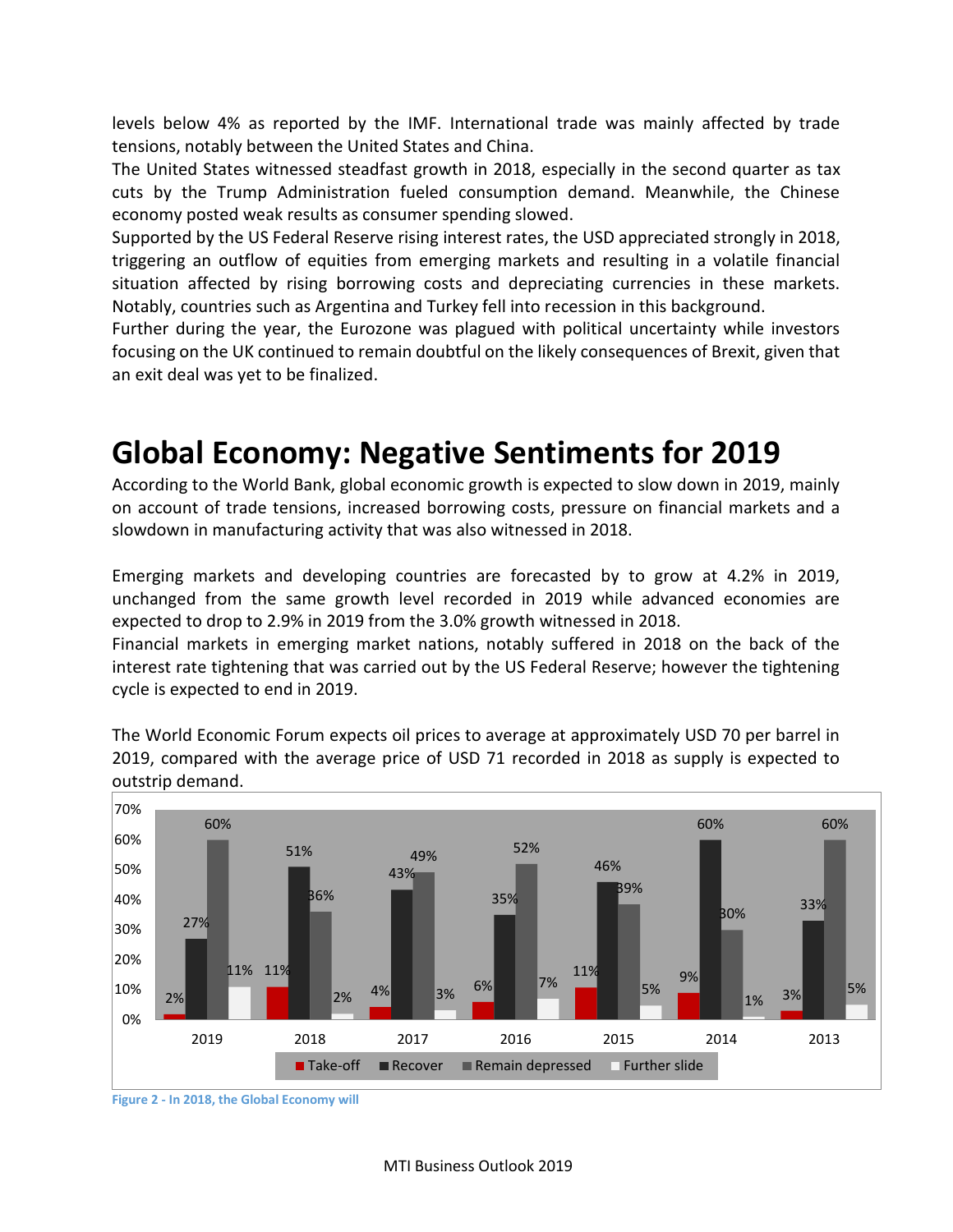An aggregate of 71% of the surveyed CEOs have noted a negative sentiment towards global economic growth in 2019, recording the highest collective response for a decline in the global economy since the launch of the survey.

Only 29% of the chief executives have taken an optimistic view that the global economy is expected to recover or take off in 2019.

# **2019 expected to be a challenging year for the Sri Lankan Economy**



**Figure 3 - In 2018, the Sri Lankan economy will**

More than 80% of the CEOs expect the Sri Lankan economy to display a downfall in 2019, with 48% of the CEOs stating the local economy will stabilize while 45% believed that it would decline. The statistics supporting decline of the Sri Lankan economy is at its highest when analyzing survey results over the past 7 years.

Only 7% of the surveyed CEOs expect the local economy to accelerate, compared to 16% in 2018, which demonstrates a less confident outlook among business leaders for the Sri Lankan economy in 2019.

# **Sri Lanka in 2019**

The ADB downgraded Sri Lanka's growth forecasts from 4.2% to 3.8% in 2018, and from 4.8% to 4.5% in 2019 owing to lower investment and higher government expenditure in 2018.

In order to combat development challenges, ADB recently signed three loan agreements totaling USD 455 million with the Government of Sri Lanka, for projects in higher education and transport as well as a technical assistance loan in the urban sector.

The World Bank expects the Sri Lankan economy to grow at a level slightly close to 4%, cautioning that the country is susceptible to external vulnerabilities that could have an impact on business as usual in the months ahead.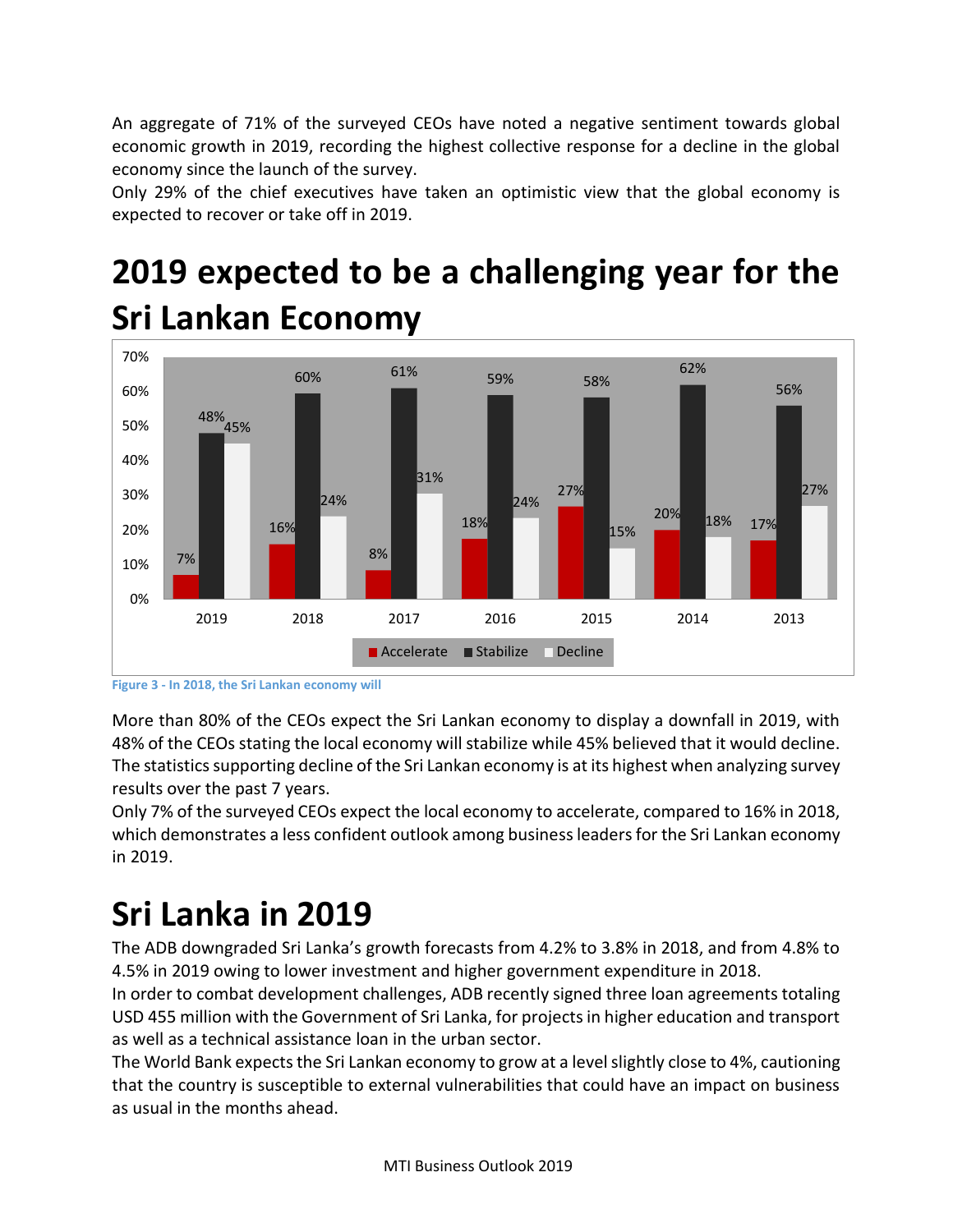# **Political, Legal & Governance – the main challenges for Sri Lanka in 2019**



**Figure 4 - In 2018, the No. 1 challenge to the Sri Lankan Economy will be**

Almost 60% of the CEOs have identified that Political, Legal & Governance issues will be the biggest challenge to their businesses in 2019, followed by Economic Policies – which were a concern for 37% of the respondents.

The concern Political, Legal and Governance issues as well as Economic Policies in 2019 remain unchanged when compared to the previous year as political and economic tensions witnessed in 2018 continued to hinder business and investor sentiment in 2019.

Other issues cited as business challenges in 2019 were IT, Cost of living and international factors which amounted to 3% of the overall challenges.

# **Political stability concerns continue in 2019**

Concern for the lack of political stability (86%) has more than doubled for 2019 compared to 2018 and is the key political challenge that is cited by CEOs for 2019 on the back of key political events such as the Constitutional Crisis which occurred in the latter part of 2018.

Policy inconsistency and other factors such as bureaucracy and lack of decision making accounted for 14% of the political challenges for 2019. Corruption and Good Governance (3%) were the least of the political challenges expected for 2019; however the need to regenerate business confidence was highlighted by CEOs.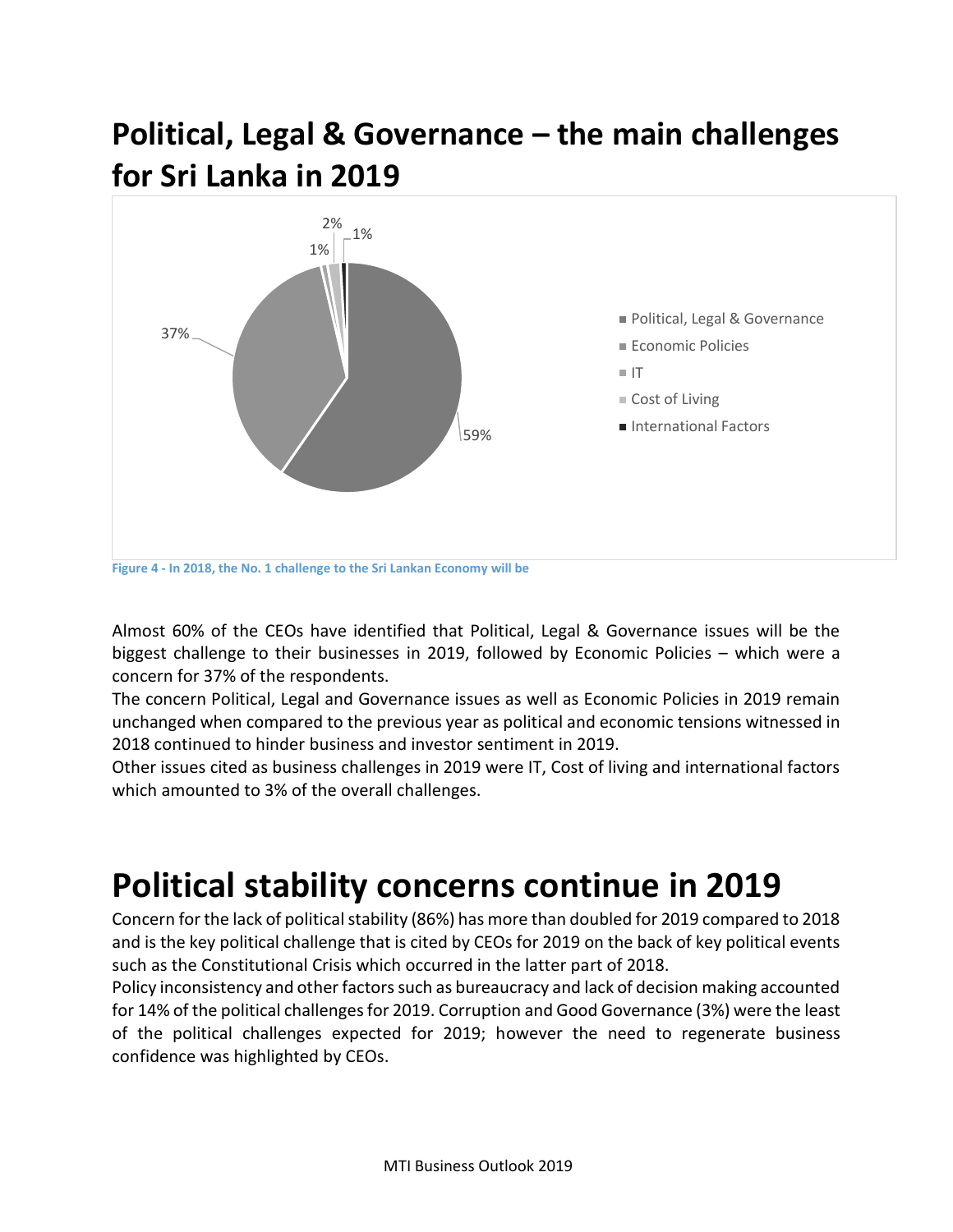Lack of Policy Consistency (23%) was cited as the key economic challenge for businesses in 2019 as tensions existing in the coalition government is expected to negatively affect policy making. Exchange Rate Stability (19%) and Economic Stability and Growth (16%) are seen as the 2<sup>nd</sup> and 3<sup>rd</sup> most challenging economic factors for 2019, respectively. This is mainly attributable to the depreciation of the Rupee that was witnessed in the course of 2018 that resulted in the increased cost of imports and foreign outflows.

Improving net trade (9%), National debt (9%) and Inflation (9%) were other key challenges cited by CEOs as approx. USD 5 - 6 billion of loan repayments are to be paid in 2019 while exports are seen as a driver behind exchange rate stability by some CEOs. Monetary policy, business confidence, global economic downturn were less cited economic challenges for businesses in 2019.

**Exchange Rate:** Sri Lankan Rupee (LKR) depreciated 3.5% during the first six months of 2018 and 14.7% in the second half of the year. It commenced at the LKR 153 range in January and ended at LKR 183 per 1 US Dollar at the end of the year, leading to nearly 19.6% depreciation, a large impact compared to 2017 where the currency witnessed a 2% depreciation in the same period.

**Interest Rates:** The Central Bank of Sri Lanka raised the standing lending facility rate from 8.75% to 9.00% and the standing deposit facility rate from 7.25% to 8.00% in 2018. Likewise, the prime lending rate of commercial banks increased 1.17% YoY to 12.09% as at 29<sup>th</sup> December 2018.



# **Depressed business sentiments for 2019**

**Figure 5 - In 2019, your business will experience**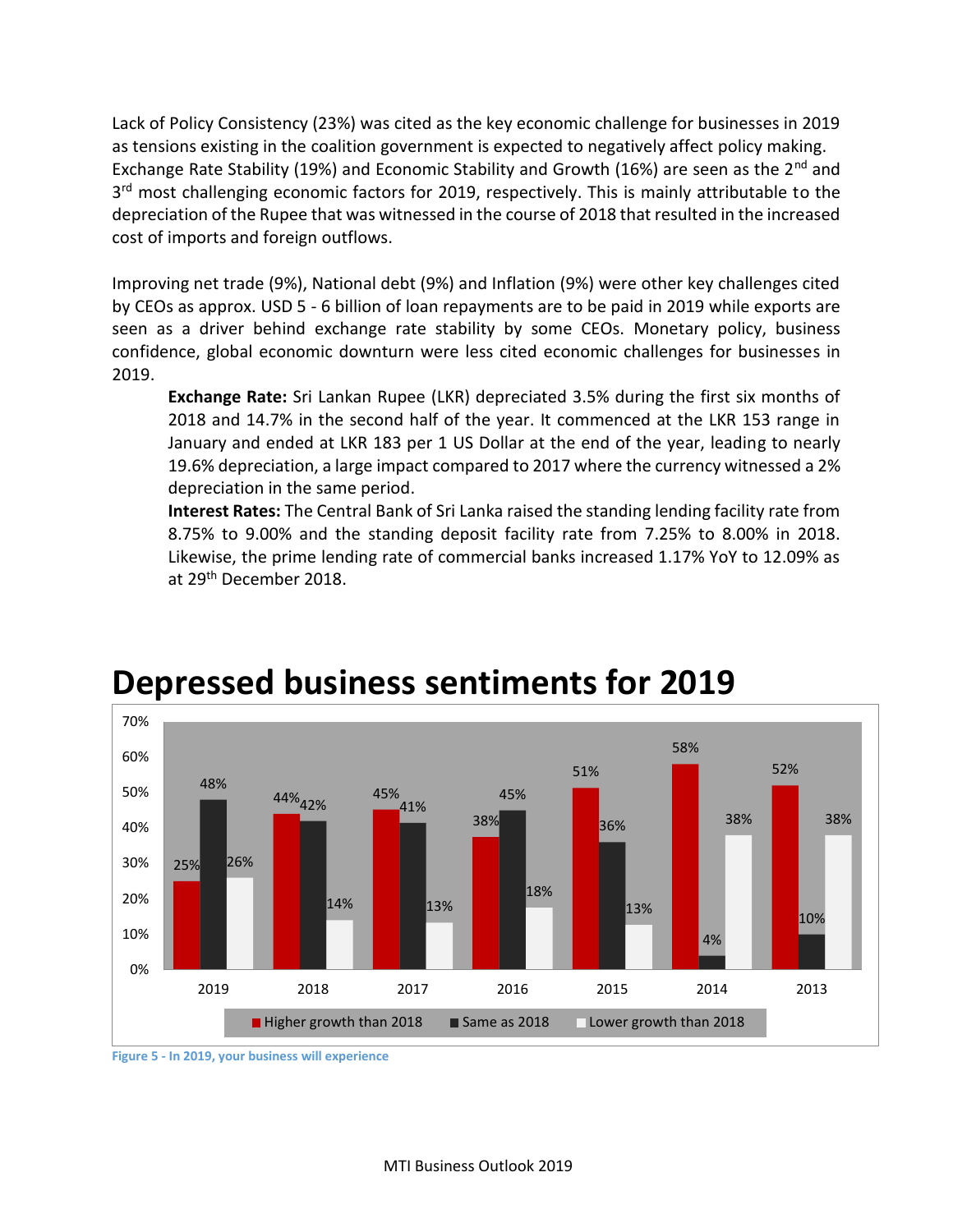The optimistic trend for higher growth cited by surveyed CEOs during the past few years has drastically fallen from a high of 44% to 25% in 2019.

A majority of the CEOs (48%) believe that their businesses will achieve the same level of growth in 2019 as in 2018, while 1/4 of the respondents are expecting a lower growth in their business in comparison to 2018. This sentiment continues to be on the rise since 2015.

As a whole, there appears to be a pessimistic outlook for business performance with the expectancy for the global economy to recover and the stabilization of the local economy in 2019.

# **External Challenges Dominate**

69% of the CEOs believe that the success of their businesses in 2019 will mainly be affected by factors external to their business.

However, 31% of the CEOs identified internal factors to be the key determinant of their business performance in 2019 compared to the 22% of CEOs who attributed controllable factors as determinants of business performance in 2018.



**Figure 6 - External Challenges: Breakdown**

The main external challenge cited by CEOs were economic issues (41%) where many CEOs expressed concern over currency depreciation that would lead to a rise in import costs and thus increased costs of living.

Political and regulatory concerns (36%) was another key external challenge that was identified due to inconsistent government policies that has been implemented in 2018, the effects of which is expected to continue on to 2019.

Global issues (7%) were seen as an external challenge to businesses on account of issues such as slowing consumer demand and political and economic uncertainty brought about by countries such as the US.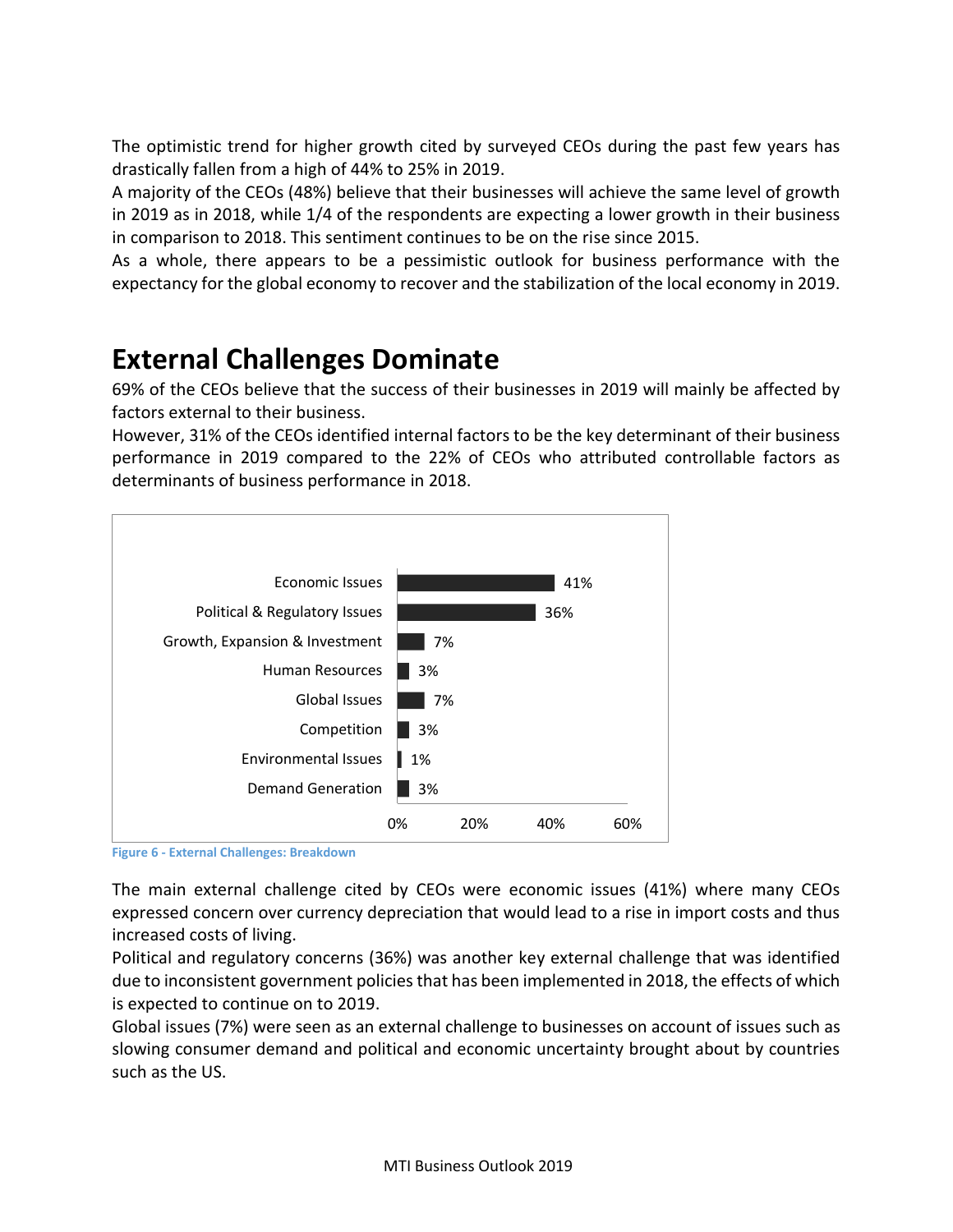CEOs also pointed out that growth, expansion and investment (7%) would pose challenges to their businesses as consumption growth is likely to be affected as a result.

In addition, the surveyed chief executives found competition, environmental issues and demand generation to be external challenges that will affect their businesses in 2019, although at a much lower frequency than economic and political issues that are expected to arise in the same period.



#### **Internal Challenges**

**Figure 6 - Internal Challenges: Breakdown**

The main internal challenge that CEOs expect to face in 2019 is productivity and cost optimization (30%), especially considering the challenge of keeping costs of operations at a feasible level with the rising cost of imports.

Another key challenge that was discussed is Growth, Expansion and Investment (21%) where safeguarding market share and keeping minimum pressure on company bottom lines were considered as risks.

Human Resources (9%) and Demand Generation (15%) were considered as key internal challenges that would affect business performance. CEOs also cited other challenges such as competition, investor sentiment and debt as key issues they are likely to face in 2019.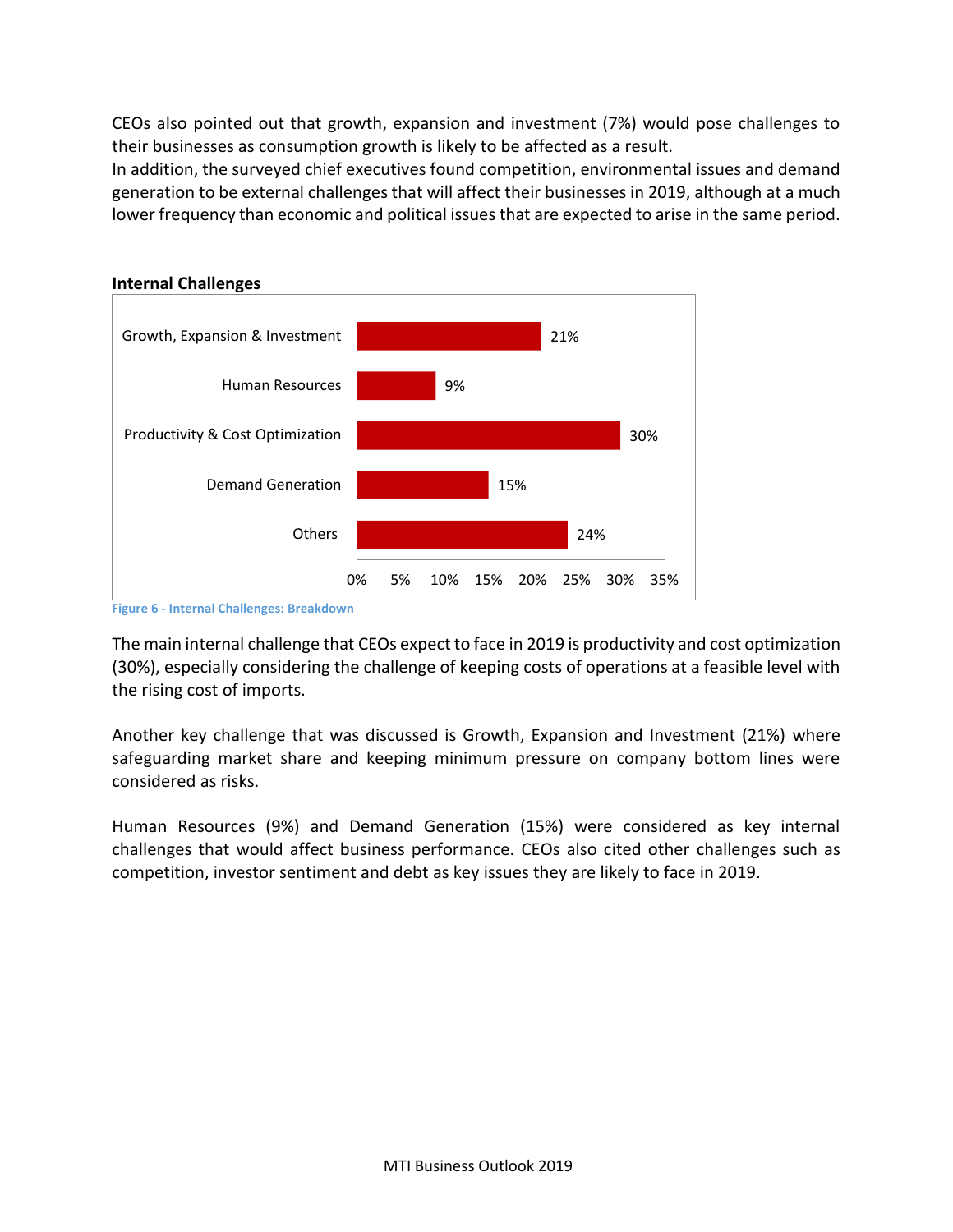# **Conclusion**

Since the launch of the MTI CEO Business Outlook Survey in 2012, 2019 marks the year in which the most number of surveyed CEOs expect a negative outlook on the Sri Lankan and the global economy with an aggregate of 71% and 45% of the respondents being pessimist about the global and local economy respectively. The last time a similar result was recorded was in 2012, when 65% of the CEOs expressed a negative outlook for the local economy and in 2016, when 31% of the CEOs expressed similar sentiments on the global economy.

The long term trend (since 2012) of the businesses environment performing below expectations recorded its highest peak this year, with 75% of the CEOs expressing dissatisfaction on the performance of their industry in 2018, a result surpassing the previous peak of 61% recorded in 2016. The lackluster performance was no doubt on the back of a weak economy and a turbulent political environment, notably the constitutional crisis and sharp decline in the external value of the rupee that erupted in the latter part of 2018.

Hence, it was no surprise that external factors continued to challenge CEOs in operating their businesses in 2018 as evidenced by the survey results. However, considering the continuing trend of businesses citing external factors as their number one challenge, this will be the opportune time for CEOs to ensure that reasonable firewalls are in place to mitigate the impact that unexpected challenges can create in the long term.

In addition, robust and effective action by industry stakeholders including the government may result in opportunities for the business sector to capitalize on in the coming year, despite the political and economic headwinds that could arise in 2019.

### **MTI Corporate Finance**

MTI Corporate Finance is the corporate finance arm of MTI Consulting, a boutique strategy consultancy with a network of associates across Asia, Africa and Middle East. MTI Corporate Finance provides a comprehensive range of services, including due diligence, feasibility studies, funding new businesses or capitalization of existing ones – from IPOs to private placement facilitation, M&A facilitation, and advisory on governance, compliances and risk management.



MTI's Thought Leadership Team comprising (left to right) Rajika Sangakkara (Sri Lanka), Dr. Jason Cordier (New Zealand), Saima Mazhar (Bangladesh) & Naush Beg (Dubai), Darshana Buragohain (India)